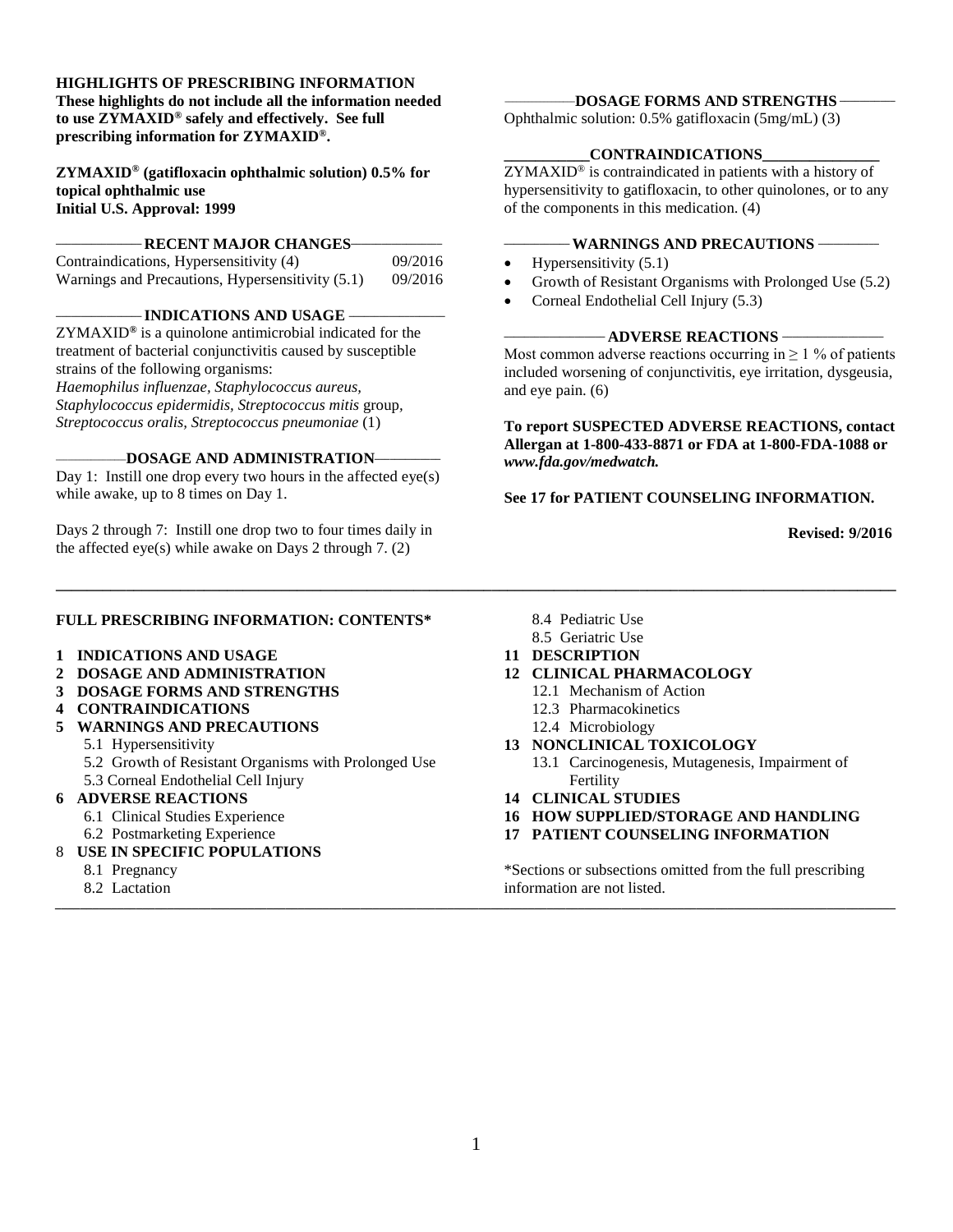## **FULL PRESCRIBING INFORMATION**

# **1 INDICATIONS AND USAGE**

 $ZYMAXID<sup>®</sup>$  is indicated for the treatment of bacterial conjunctivitis caused by susceptible strains of the following organisms:

- Aerobic gram-positive bacteria: *Staphylococcus aureus Staphylococcus epidermidis Streptococcus mitis* group*\* Streptococcus oralis\* Streptococcus pneumoniae*
- Aerobic gram-negative bacteria: *Haemophilus influenzae*

\*Efficacy for these organisms were studied in fewer than 10 infections*.*

# **2 DOSAGE AND ADMINISTRATION**

- Day 1: Instill one drop every two hours in the affected eye(s) while awake, up to 8 times.
- Day 2 through Day 7: Instill one drop two to four times daily in the affected eye(s) while awake.

## **3 DOSAGE FORMS AND STRENGTHS**

Ophthalmic solution: 0.5% gatifloxacin (5 mg/mL)

# **4 CONTRAINDICATIONS**

ZYMAXID**®** is contraindicated in patients with a history of hypersensitivity to gatifloxacin, to other quinolones, or to any of the components in this medication *[see Warnings and Precautions (5.1)].*

# **5 WARNINGS AND PRECAUTIONS**

# **5.1 Hypersensitivity**

Some patients receiving topical ophthalmic gatifloxacin experienced hypersensitivity reactions including anaphylactic reactions, angioedema (including pharyngeal, laryngeal, or facial edema), dyspnea, urticaria, and itching, even following a single dose. Rare cases of Stevens-Johnson Syndrome were reported in association with topical ophthalmic gatifloxacin use. If an allergic reaction to gatifloxacin occurs, discontinue the drug *[see Patient Counseling Information (17)].*

# **5.2 Growth of Resistant Organisms with Prolonged Use**

Prolonged use of ZYMAXID**®** may result in overgrowth of nonsusceptible organisms, including fungi. If superinfection occurs, discontinue use and institute alternative therapy. Whenever clinical judgment dictates, examine the patient with the aid of magnification, such as slit lamp biomicroscopy and where appropriate, fluorescein staining.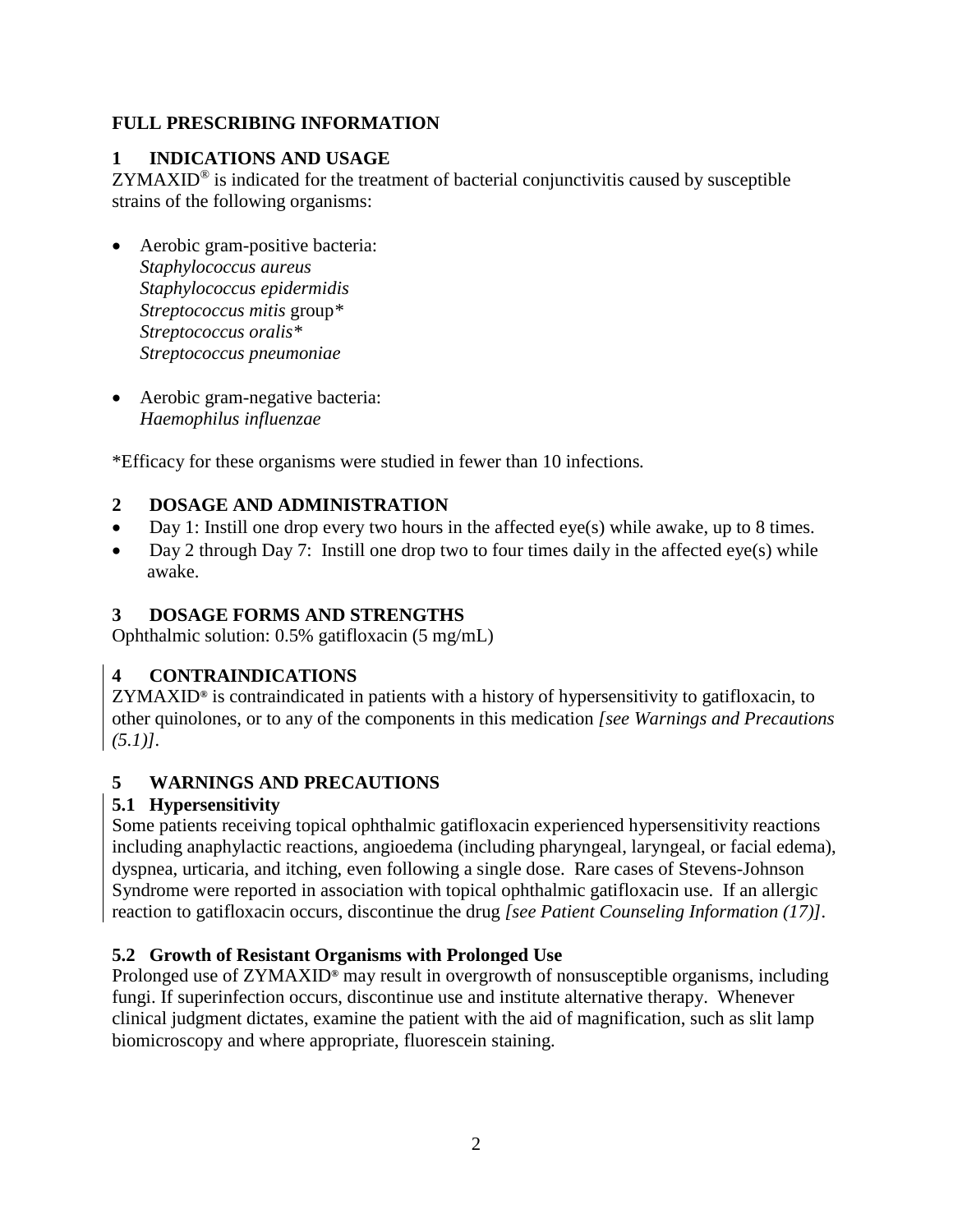#### **5.3 Corneal Endothelial Cell Injury**

ZYMAXID**®** is for topical ophthalmic use. ZYMAXID**®** may cause corneal endothelial cell injury if introduced directly into the anterior chamber of the eye.

### **6 ADVERSE REACTIONS**

The following serious adverse reactions are described elsewhere in the labeling:

- •Hypersensitivity [*see Contraindications (4)* and *Warnings and Precautions (5.1)*]
- •Growth of Resistant Organisms With Prolonged Use [*see Warnings and Precautions (5.2)*]
- •Corneal Endothelial Cell Injury [*see Warnings and Precautions (5.3)*]

#### **6.1 Clinical Studies Experience**

Because clinical studies are conducted under widely varying conditions, adverse reaction rates observed in the clinical studies of a drug cannot be directly compared to rates in the clinical studies of another drug and may not reflect the rates observed in practice.

In clinical studies of patients with bacterial conjunctivitis treated with ZYMAXID**®** (N=717), the most frequently reported adverse reactions occurring in  $\geq 1$  % of patients were: worsening of the conjunctivitis, eye irritation, dysgeusia, and eye pain.

Additional adverse reactions reported with other formulations of gatifloxacin ophthalmic solution in other clinical studies included chemosis, conjunctival hemorrhage, dry eye, eye discharge, eyelid edema, headache, increased lacrimation, keratitis, red eye, papillary conjunctivitis, and reduced visual acuity.

### **6.2 Postmarketing Experience**

The following adverse reactions have been identified during post-approval use of ZYMAXID**®** or with other formulations of gatifloxacin ophthalmic solution. Because these reactions are reported voluntarily from a population of uncertain size, it is not always possible to reliably estimate their frequency or establish a causal relationship to drug exposure. These reactions included anaphylactic reactions and angioedema (including pharyngeal, oral or facial edema), blepharitis, dyspnea, eye pruritus, eye swelling (including corneal and conjunctival edema), hypersensitivity, including signs and symptoms of eye allergy and allergic dermatitis, nausea, pruritus (including pruritus generalized, rash, urticaria), and vision blurred.

### **8 USE IN SPECIFIC POPULATIONS**

### **8.1 Pregnancy**

### Risk Summary

There are no available data on the use of  $ZYMAXID^{\circledcirc}$  in pregnant women to inform a drug-associated risk. Administration of oral gatifloxacin to pregnant rats and rabbits throughout organogenesis did not produce adverse development outcomes at clinically relevant doses. Administration of gatifloxacin to rats during late gestation through lactation did not produce adverse maternal, fetal or neonatal effects at clinically relevant doses.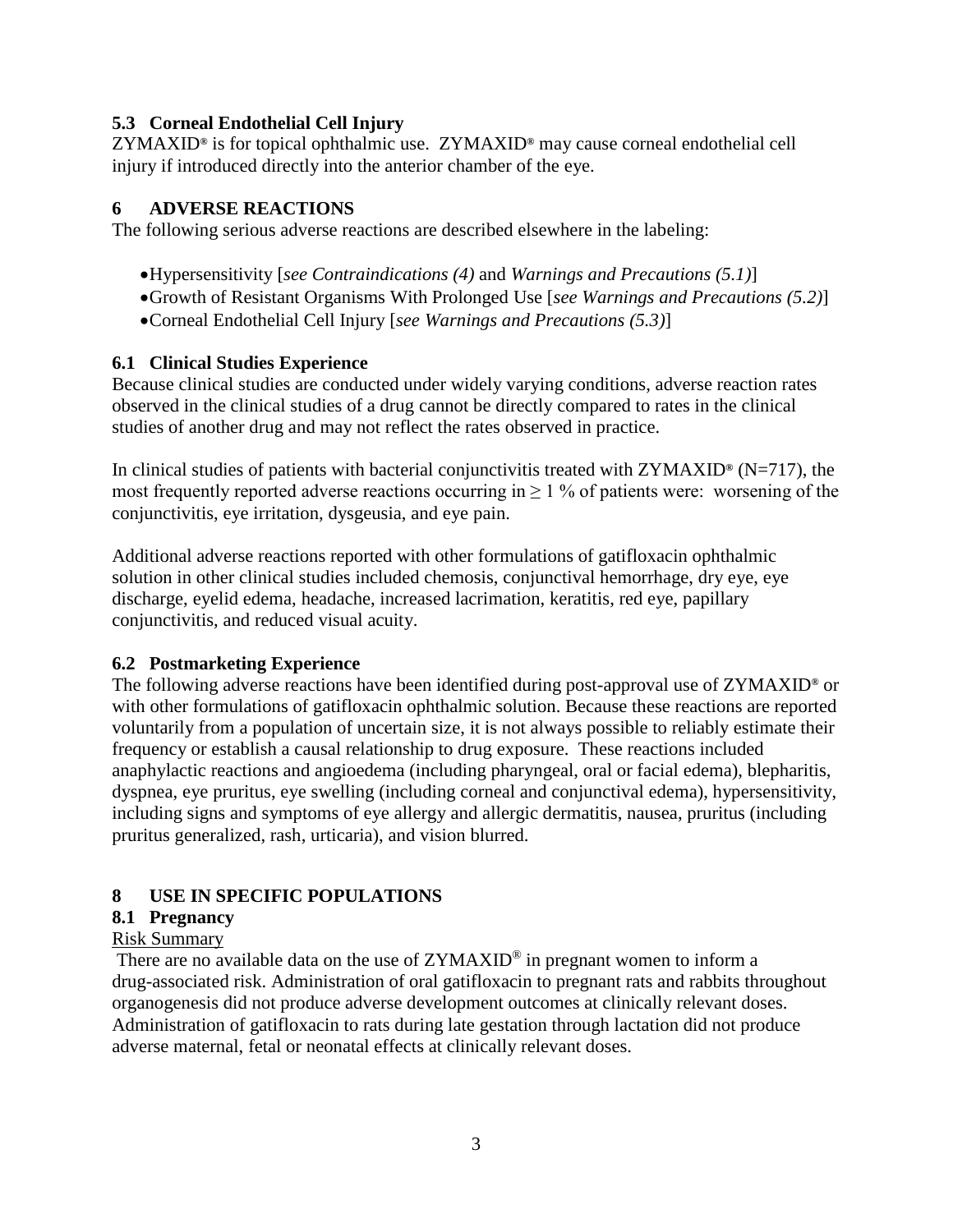### Data

### *Animal Data*

Oral administration of gatifloxacin to pregnant rats throughout organogenesis produced teratogenic effects in rat fetuses, including skeletal/craniofacial malformations, delayed ossification, atrial enlargement, and reduced fetal weight, at doses greater than or equal to 150 mg/kg/day (approximately 600-fold higher than the maximum recommended human ophthalmic dose [MRHOD] for  $ZYMAXID^{\circledcirc}$  of 0.04 mg/kg/day, on a mg/m<sup>2</sup> basis). No teratogenic effects were observed in rat or rabbit fetuses at doses of gatifloxacin up to 50 mg/kg/day (approximately 200- and 400-fold higher than the MRHOD, respectively, on a mg/m<sup>2</sup> basis).

In a perinatal/postnatal study in rats, oral administration of gatifloxacin during late gestation through lactation produced an increase in late gestation fetal loss and neonatal/perinatal mortality at 200 mg/kg/day (approximately 800-fold higher than the MRHOD on a mg/m<sup>2</sup> basis).

## **8.2 Lactation**

### Risk Summary

There is no information regarding the presence of ZYMAXID<sup>®</sup> in human milk, the effect of gatifloxacin on breastfed infants, or the effect of gatifloxacin on milk production. Gatifloxacin was found in the breast milk of rats following oral administration of gatifloxacin during lactation. However, systemic levels of gatifloxacin following topical ocular administration are low *[see Clinical Pharmacology (12.3)],* and it is not known whether gatifloxacin would be present in maternal milk at measurable levels following topical ocular administration. The developmental and health benefits of breastfeeding should be considered along with the mother's clinical need for ZYMAXID® and any potential adverse effects on the breastfed child from ZYMAXID®.

## **8.4 Pediatric Use**

The safety and effectiveness of ZYMAXID**®** in infants below one year of age have not been established. ZYMAXID**®** has been demonstrated in clinical trials to be safe and effective for the treatment of bacterial conjunctivitis in pediatric patients one year or older *[see Clinical Studies (14)].*

## **8.5 Geriatric Use**

No overall differences in safety or effectiveness have been observed between elderly and younger patients.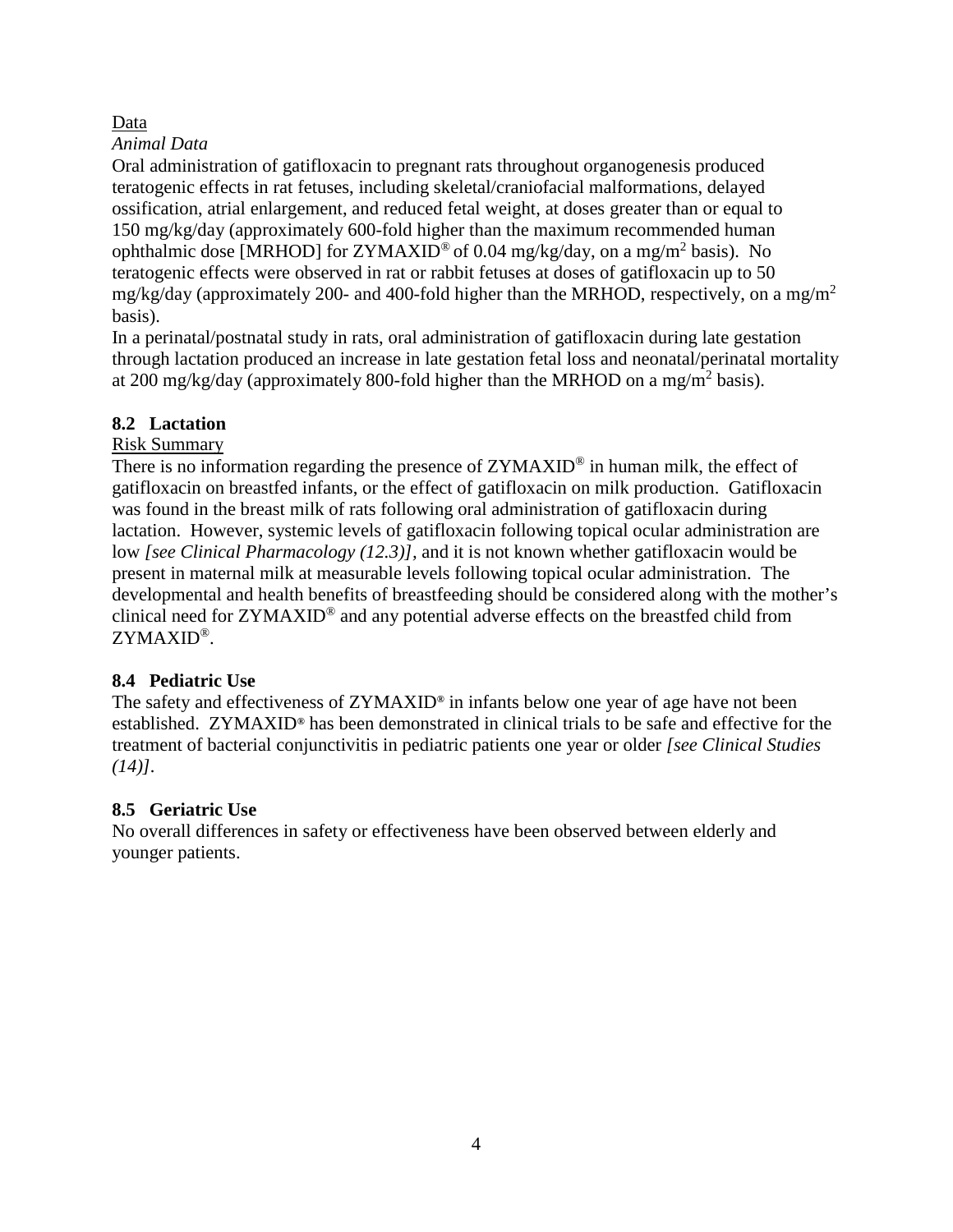#### **11 DESCRIPTION**

ZYMAXID**®** is a quinolone antimicrobial topical ophthalmic solution for the treatment of bacterial conjunctivitis. Its chemical name is  $(\pm)$ -1-Cyclopropyl-6-fluoro-1,4-dihydro-8methoxy-7-(3-methyl-1-piperazinyl)-4-oxo-3-quinolinecarboxylic acid, sesquihydrate. Its molecular formula is  $C_{19}H_{22}FN_3O_4 \cdot 1\frac{1}{2}H_2O$  and its molecular weight is 402.42. Its chemical structure is:



 ZYMAXID**®** is a clear, pale yellow, sterile, preserved aqueous solution with an osmolality of 260-330 mOsm/kg and a pH of 5.1-5.7.

ZYMAXID**®** contains the active ingredient gatifloxacin 0.5% (5 mg/mL) and the inactive ingredients benzalkonium chloride 0.005%, edetate disodium, sodium chloride and purified water. ZYMAXID**®** may contain hydrochloric acid and/or sodium hydroxide to adjust pH.

### **12 CLINICAL PHARMACOLOGY**

#### **12.1 Mechanism of Action**

Gatifloxacin is a quinolone antimicrobial *[see Microbiology (12.4)].*

### **12.3 Pharmacokinetics**

Gatifloxacin ophthalmic solution 0.5% was administered to one eye of 6 healthy male subjects each in an escalated dosing regimen starting with a single 2 drop dose, then 2 drops 4 times daily for 7 days, and finally 2 drops 8 times daily for 3 days. At all time points, serum gatifloxacin levels were below the lower limit of quantification (5 ng/mL) in all subjects.

### **12.4 Microbiology**

Gatifloxacin is an 8-methoxyfluoroquinolone with a 3-methylpiperazinyl substituent at C7. The antibacterial action of gatifloxacin results from inhibition of DNA gyrase and topoisomerase IV. DNA gyrase is an essential enzyme that is involved in the replication, transcription, and repair of bacterial DNA. Topoisomerase IV is an enzyme known to play a key role in the partitioning of the chromosomal DNA during bacterial cell division. The mechanism of action of fluoroquinolones including gatifloxacin is different from that of aminoglycoside, macrolide, and tetracycline antibiotics. Therefore, gatifloxacin may be active against pathogens that are resistant to these antibiotics and these antibiotics may be active against pathogens that are resistant to gatifloxacin. There is no cross-resistance between gatifloxacin and the aforementioned classes of antibiotics. Cross-resistance has been observed between systemic gatifloxacin and some other fluoroquinolones.

Resistance to gatifloxacin *in vitro* develops via multiple-step mutations. Resistance to gatifloxacin *in vitro* occurs at a general frequency of  $1 \times 10^{-7}$  to  $10^{-10}$ .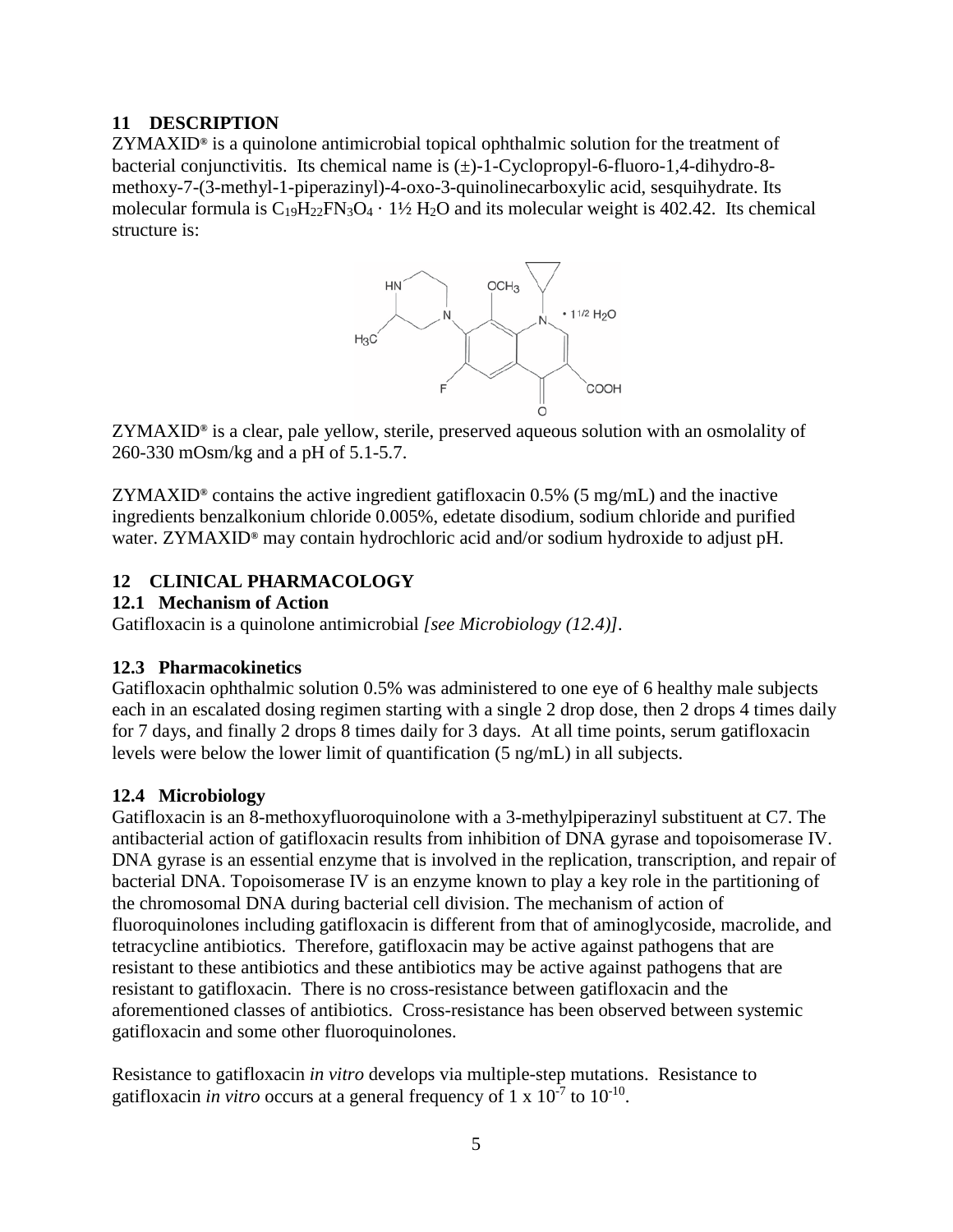Gatifloxacin has been shown to be active against most isolates of the following organisms both microbiologically and clinically, in conjunctival infections:

- Aerobic gram-positive bacteria: *Staphylococcus aureus Staphylococcus epidermidis Streptococcus mitis* group\* *Streptococcus oralis\* Streptococcus pneumoniae*
- Aerobic gram-negative bacteria: *Haemophilus influenzae*

\*Efficacy for these organisms were studied in fewer than 10 infections.

### **13 NONCLINICAL TOXICOLOGY**

### **13.1 Carcinogenesis, Mutagenesis, Impairment of Fertility**

*Carcinogenesis*

There was no increase in neoplasms among B6C3F1 mice given gatifloxacin in the diet for 18 months at doses averaging 81 mg/kg/day in males and 90 mg/kg/day in females. These doses are approximately 175-fold higher than the maximum recommended ophthalmic dose (MRHOD) of 0.04 mg/kg/day ZYMAXID<sup>®</sup> in a 60 kg human (on a mg/m<sup>2</sup> basis).

A statistically significant increase in the incidence of large granular lymphocyte (LGL) leukemia was seen in male rats treated with 100 mg/kg/day (approximately 405-fold higher than the MRHOD, on a mg/m<sup>2</sup> basis). Fischer 344 rats have a high spontaneous background rate of LGL leukemia and the incidence in high-dose males only slightly exceeded the historical control range established for this strain. There was no increase in neoplasms among Fischer 344 rats given gatifloxacin in the diet for 2 years at doses averaging 47 mg/kg/day in males and 139 mg/kg/day in females (approximately 190- and 560-fold higher than the MRHOD, respectively), on a mg/m<sup>2</sup> basis.

### *Mutagenesis*

In genetic toxicity tests, gatifloxacin was positive in 1 of 5 strains used in bacterial reverse mutation assays: Salmonella strain TA102. Gatifloxacin was positive in *in vitro* mammalian cell mutation and chromosome aberration assays. Gatifloxacin was positive in *in vitro* unscheduled DNA synthesis in rat hepatocytes but not human leukocytes. Gatifloxacin was negative in *in vivo* micronucleus tests in mice, cytogenetics test in rats, and DNA repair test in rats. The genotoxic findings are similar to findings obtained with other quinolones and may be due to the pharmacologic inhibitory effects of high concentrations of gatifloxacin on eukaryotic type II DNA topoisomerase.